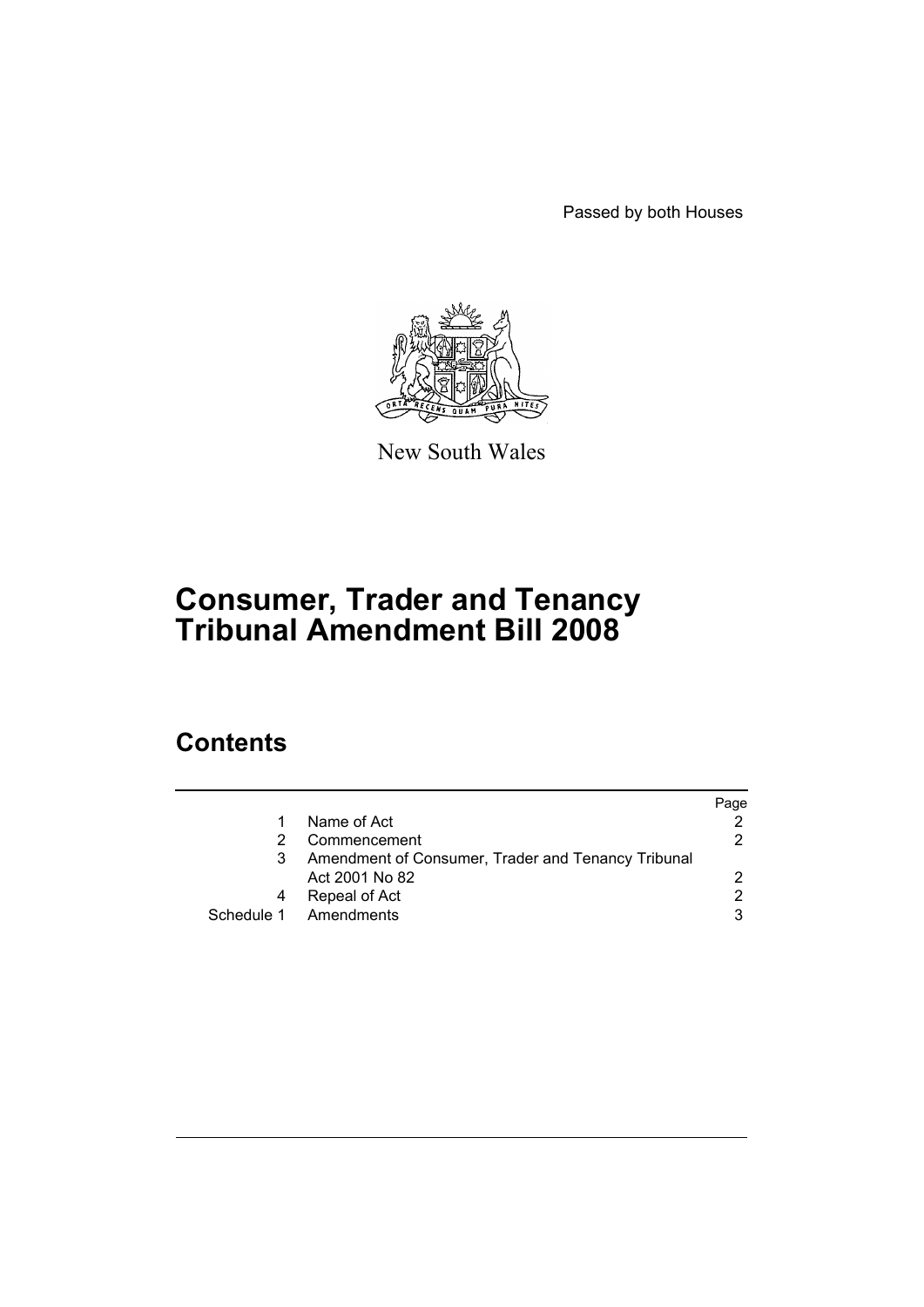*I certify that this public bill, which originated in the Legislative Assembly, has finally passed the Legislative Council and the Legislative Assembly of New South Wales.*

> *Clerk of the Legislative Assembly. Legislative Assembly, Sydney, , 2008*



New South Wales

# **Consumer, Trader and Tenancy Tribunal Amendment Bill 2008**

Act No , 2008

An Act to amend the *Consumer, Trader and Tenancy Tribunal Act 2001* with respect to the constitution, jurisdiction, functions and procedure of the Consumer, Trader and Tenancy Tribunal and the functions, qualifications, education and review of members of that Tribunal; and for other purposes.

*I have examined this bill and find it to correspond in all respects with the bill as finally passed by both Houses.*

*Assistant Speaker of the Legislative Assembly.*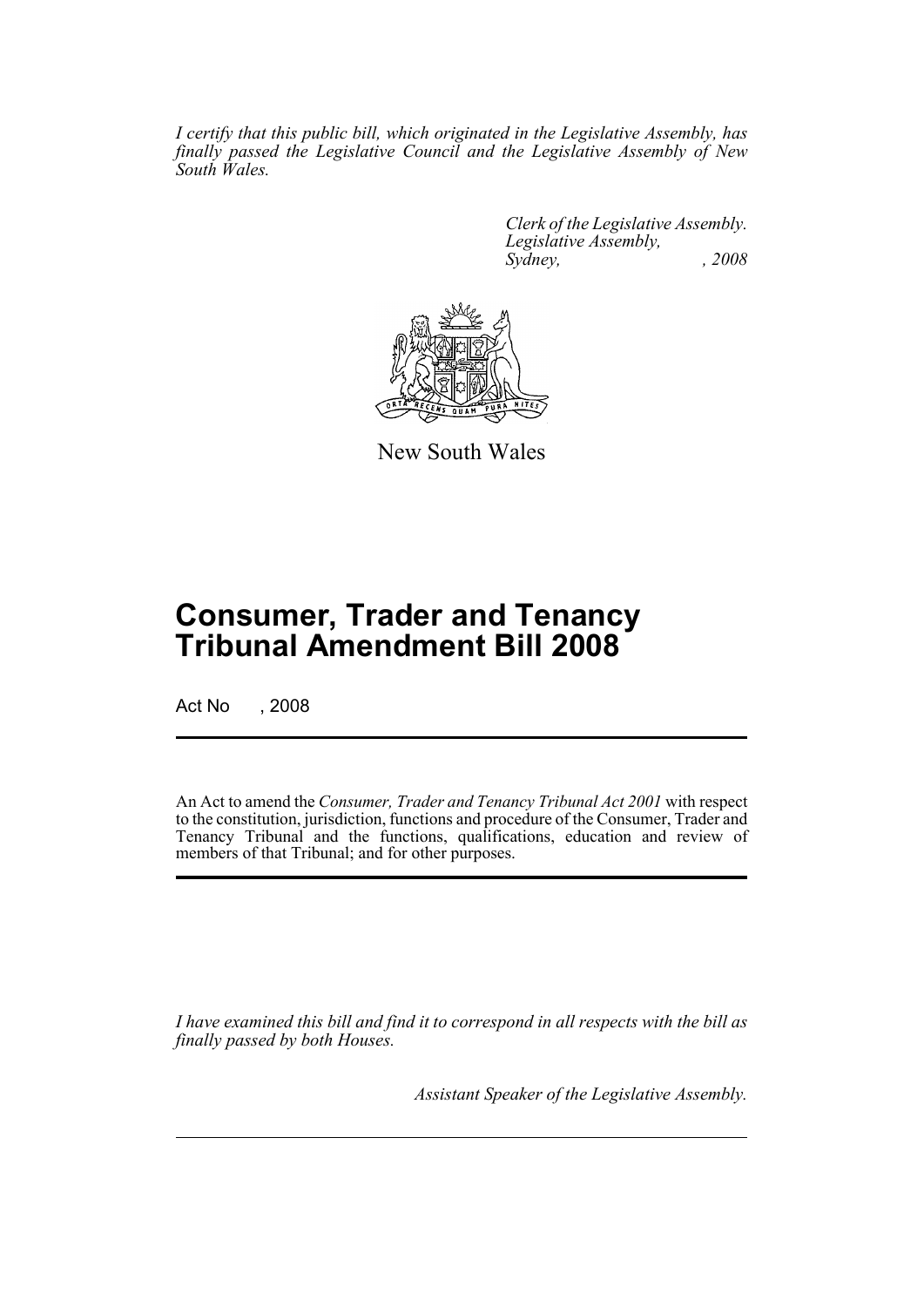# <span id="page-2-0"></span>**The Legislature of New South Wales enacts:**

# **1 Name of Act**

This Act is the *Consumer, Trader and Tenancy Tribunal Amendment Act 2008*.

### <span id="page-2-1"></span>**2 Commencement**

This Act commences on a day or days to be appointed by proclamation.

<span id="page-2-2"></span>**3 Amendment of Consumer, Trader and Tenancy Tribunal Act 2001 No 82**

The *Consumer, Trader and Tenancy Tribunal Act 2001* is amended as set out in Schedule 1.

# <span id="page-2-3"></span>**4 Repeal of Act**

- (1) This Act is repealed on the day following the day on which all the provisions of this Act have commenced.
- (2) The repeal of this Act does not, because of the operation of section 30 of the *Interpretation Act 1987*, affect any amendment made by this Act.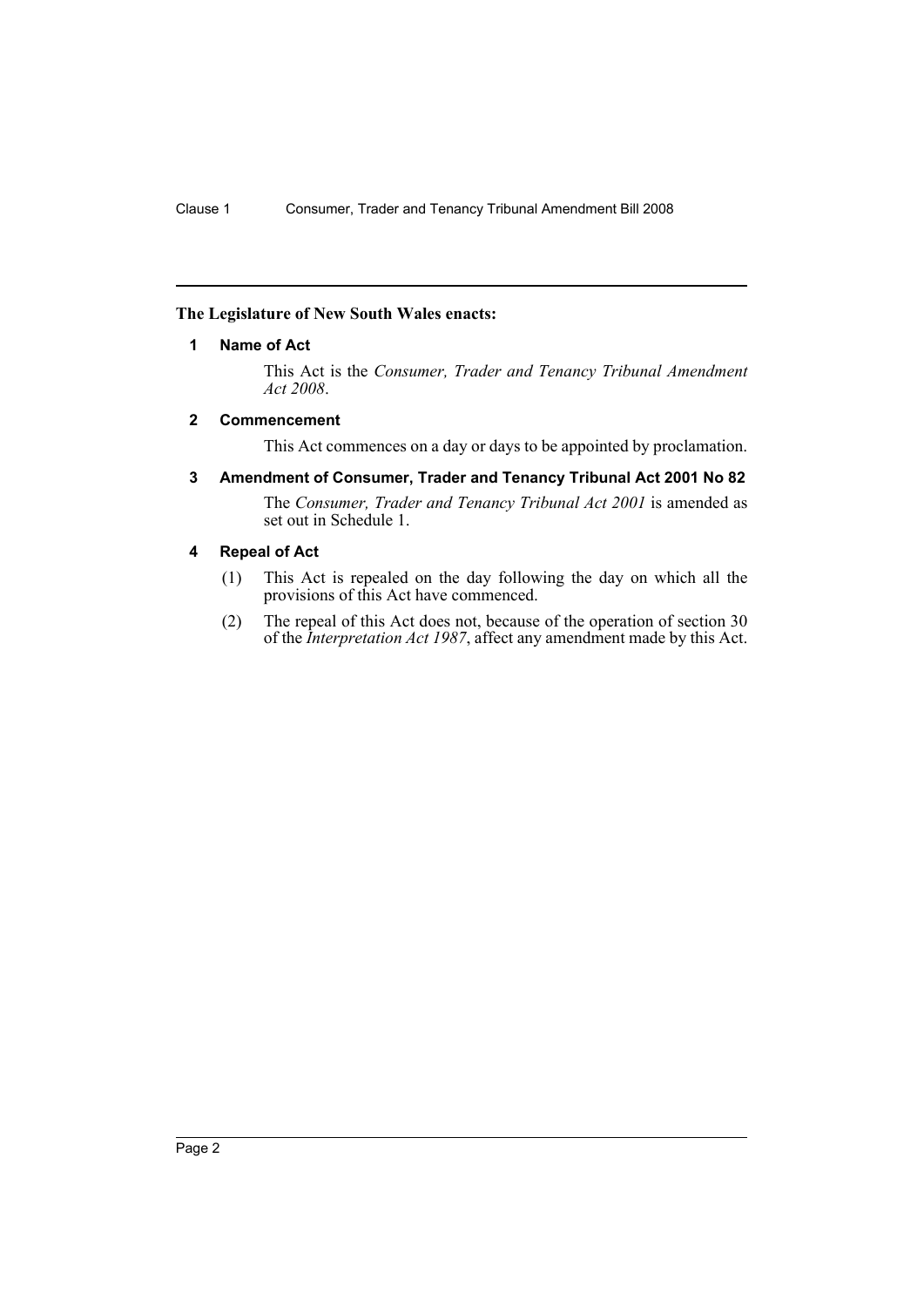Amendments **Amendments** Schedule 1

# <span id="page-3-0"></span>**Schedule 1 Amendments**

(Section 3)

**[1] Section 4 Definitions**

Omit the definition of *Director-General* from section 4 (1).

Insert in alphabetical order:

*Commissioner for Fair Trading* means the Commissioner for Fair Trading, Department of Commerce or if there is no such position in the Department—the Director-General.

*Director-General* means the Director-General of the Department of Commerce.

### **[2] Section 8 Qualifications of members**

Omit section 8 (1). Insert instead:

(1) A person is not eligible to be appointed as the Chairperson or the Deputy Chairperson (Determinations) unless the person is an Australian lawyer.

# **[3] Section 8 (3) (d)**

Omit the paragraph. Insert instead:

(d) whether the person has ability or experience in alternative dispute resolution procedures.

# **[4] Section 12 Functions of Chairperson**

Insert after section 12 (2) (c):

(c1) to give procedural directions with respect to a particular class or particular classes of proceedings,

# **[5] Sections 13 (2), 31, 72 (1) and (3) and 85**

Omit "Director-General" wherever occurring.

Insert instead "Commissioner for Fair Trading".

### **[6] Section 20 Functions of Registrar and Deputy Registrars**

Insert after section 20 (1) (a):

(a1) any function of a member or the Tribunal under this Act that is prescribed by the regulations and that the Chairperson authorises the Registrar to exercise,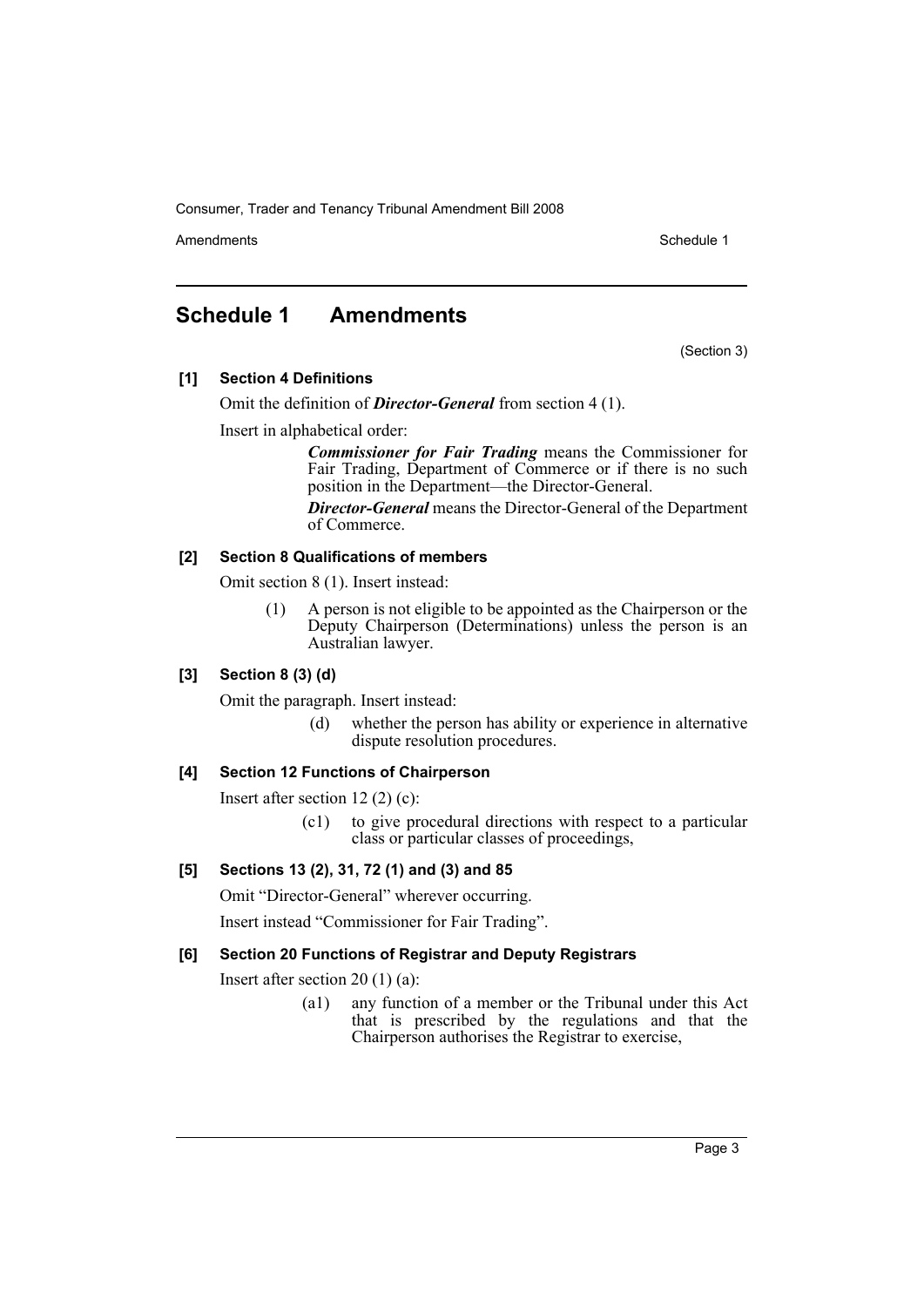Schedule 1 Amendments

# **[7] Section 20 (2) (a)**

Insert "or the Chairperson" after "Registrar".

### **[8] Section 43 Enforcement of certain Tribunal orders**

Insert ", within 12 months after the end of the period," after "with the Tribunal" in section 43 (2).

### **[9] Section 46 Tribunal may reserve decision**

Omit "reserved decision of the Tribunal" from section 46 (2).

Insert instead "decision of the Tribunal that has been reserved".

#### **[10] Section 49 Notice of decisions and reasons**

Omit "7 days" from section 49 (2). Insert instead "28 days".

## **[11] Section 68 Rehearings by Tribunal**

Insert after section 68 (9):

- (9A) If an application is refused, a person may make a further application under this section, but only if the application is made within the time prescribed by the regulations and the Chairperson is satisfied that:
	- (a) significant new evidence has arisen since the application was refused, and
	- (b) that evidence suggests a substantial injustice to one or more parties to the proceedings has occurred.

#### **[12] Section 68 (13) (a)**

Omit "was more than \$25,000 (or such other amount as may be prescribed by the regulations)".

Insert instead "is more than the amount prescribed by the regulations".

# **[13] Section 80A**

Insert after section 80:

# **80A Sound recording of hearings**

The Tribunal must ensure that, as far as is reasonably practicable, sound recordings of all proceedings of the Tribunal are made and kept for such period as may be prescribed by the regulations, or if no such period is prescribed, for a reasonable time after the end of the relevant proceedings.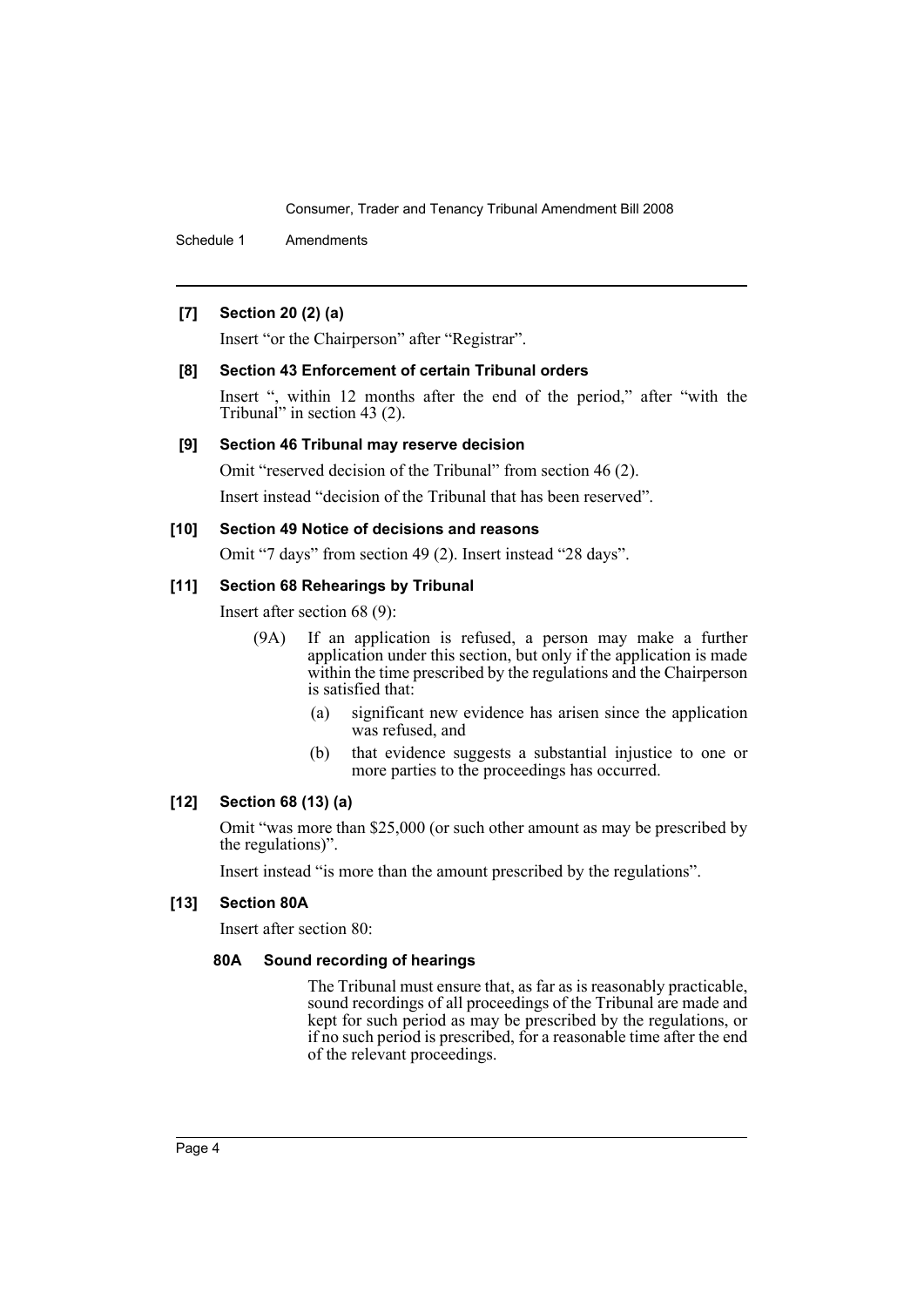Amendments **Schedule 1** and the set of the set of the set of the set of the set of the set of the set of the set of the set of the set of the set of the set of the set of the set of the set of the set of the set of the set

### **[14] Schedule 1 Divisions of the Tribunal**

Omit " $(b)$ – $(h)$ " from clause 1 (a) (ii). Insert instead " $(b)$ – $(i)$ ".

### **[15] Schedule 1, clause 1 (h) (i)**

Insert "(other than matters that relate to social housing premises within the meaning of that Act)" after "*Residential Tenancies Act 1987*".

### **[16] Schedule 1, clause 1 (h) (ii)**

Insert "or matters that relate to social housing premises within the meaning of the *Residential Tenancies Act 1987*" after "parks".

# **[17] Schedule 1, clause 1 (i)**

Insert after clause 1 (h):

(i) the *Social Housing Division*, in which the Tribunal's jurisdiction is to be exercised in respect of matters arising under the *Residential Tenancies Act 1987* or the *Landlord and Tenant (Rental Bonds) Act 1977* (or both) that relate to social housing premises, within the meaning of the *Residential Tenancies Act 1987*.

# **[18] Schedule 2 Provisions relating to members**

Omit "appointed on a full-time basis is, while working on a full-time basis," from clause 4 (1).

Insert instead "is".

# **[19] Schedule 2, clause 4 (2)**

Omit the subclause.

# **[20] Schedule 2, clause 7 (2) (e)**

Omit "Peer Review Panel (as referred to in clause 2 of Schedule 3)".

Insert instead "Professional Practice and Review Committee (as referred to in Part 2 of Schedule 3)".

### **[21] Schedule 3 Performance management and review**

Insert before clause 1:

# **Part 1 Performance agreements and code of conduct**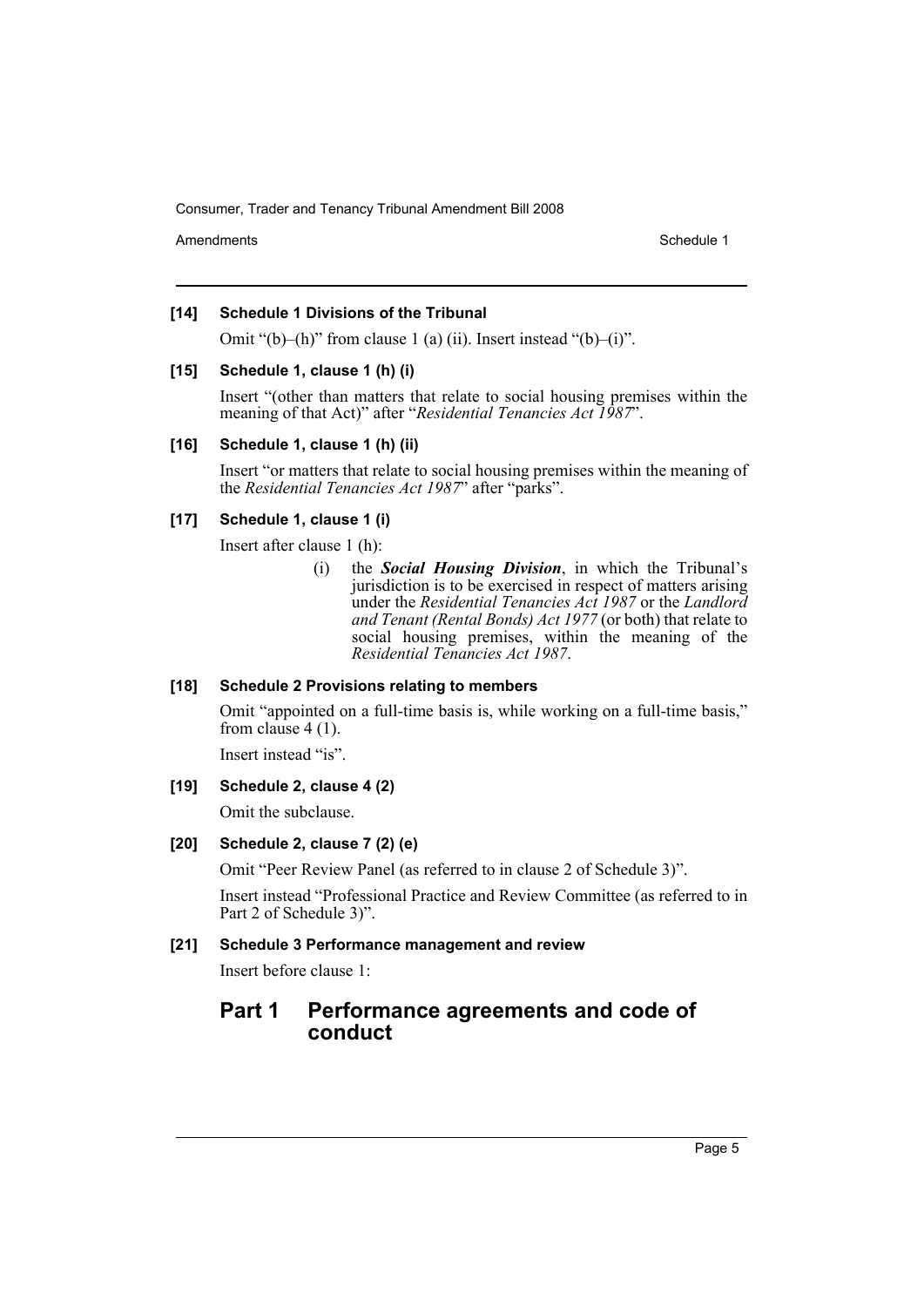Schedule 1 Amendments

### **[22] Schedule 3, Part 2**

Omit clause 2. Insert instead:

# **Part 2 Professional Practice and Review Committee**

### **2 Constitution of Committee**

- (1) A Professional Practice and Review Committee is established by this Act.
- (2) The Committee is to consist of the following:
	- (a) the Commissioner for Fair Trading,
	- (b) the Chairperson,
	- (c) the Deputy Chairperson (Registry and Administration),
	- (d) the Deputy Chairperson (Determinations),
	- (e) 2 other persons appointed by the Minister who the Minister considers to have expertise in consumer protection, ethics, dispute resolution, education or public administration, one of whom is to be appointed as the Chair of the Committee by the Minister.

# **3 Functions of Committee**

- (1) The functions of the Committee are to review and provide advice on matters that are referred to it by the Minister, the Commissioner for Fair Trading, the Chairperson or any other person prescribed by the regulations.
- (2) Such matters are to relate to one or more of the following:
	- (a) the education, training or professional development of members,
	- (b) the performance or management of members,
	- (c) complaints against members and remedial or disciplinary action to be taken in relation to any such complaints,
	- (d) trends in complaints or performance,
	- (e) any other matter prescribed by the regulations.
- (3) The Committee may recommend to the Minister that a member who is the subject of a review by the Committee should, or should not, continue to hold office as a member.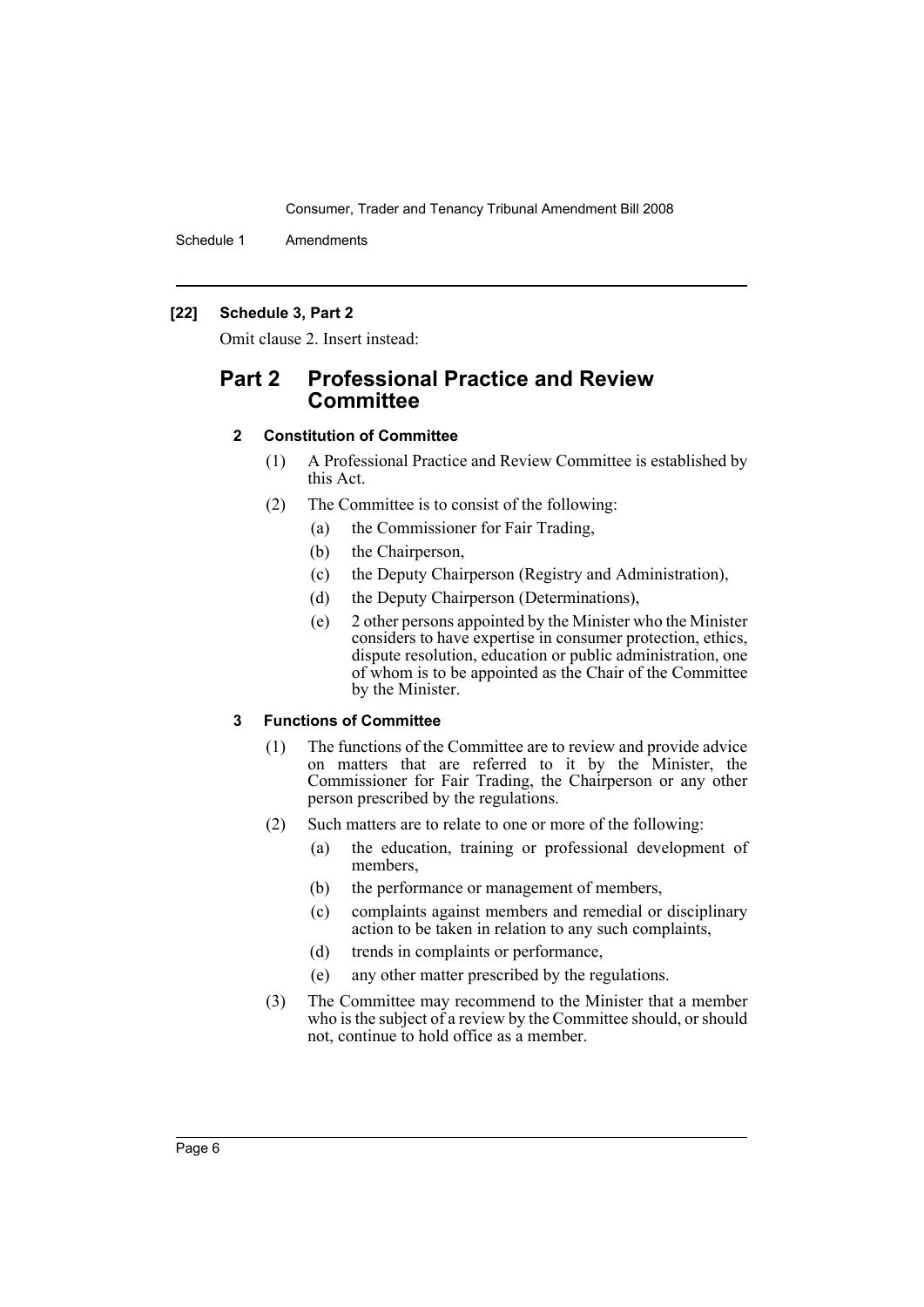Amendments **Amendments** Schedule 1

(4) One or more members of the Committee, if dissatisfied with an advice provided by the Committee in relation to a matter, may provide a minority advice on the matter to the person who referred the matter to the Committee.

### **4 Review of certain members of Committee**

- (1) In any case where the Chairperson or the Deputy Chairperson (Determinations) is the member who is the subject of a review, the Minister is to convene the Committee in such manner as the Minister thinks appropriate.
- (2) The Deputy Chairperson (Registry and Administration) cannot be the subject of a review under this Part.

# **5 General procedure**

The procedure for the calling of meetings of the Committee and for the conduct of business at those meetings is, subject to this Act and the regulations, to be as determined by the Committee.

### **6 Quorum**

The quorum for a meeting of the Committee is a majority of its members for the time being. However, that majority must include at least one of the members appointed under clause 2 (2) (e).

# **7 Presiding member**

- (1) The Chair of the Committee (or in the absence of the Chair, a person elected by the members of the Committee who are present at a meeting of the Committee) is to preside at a meeting of the Committee.
- (2) The presiding member has a deliberative vote and, in the event of an equality of votes, has a second or casting vote.

# **8 Voting**

A decision supported by a majority of the votes cast at a meeting of the Committee at which a quorum is present is the decision of the Committee.

# **9 Transaction of business outside meetings or by telephone**

(1) The Committee may, if it thinks fit, transact any of its business by the circulation of papers among all the members of the Committee for the time being, and a resolution in writing approved in writing by a majority of those members is taken to be a decision of the Committee.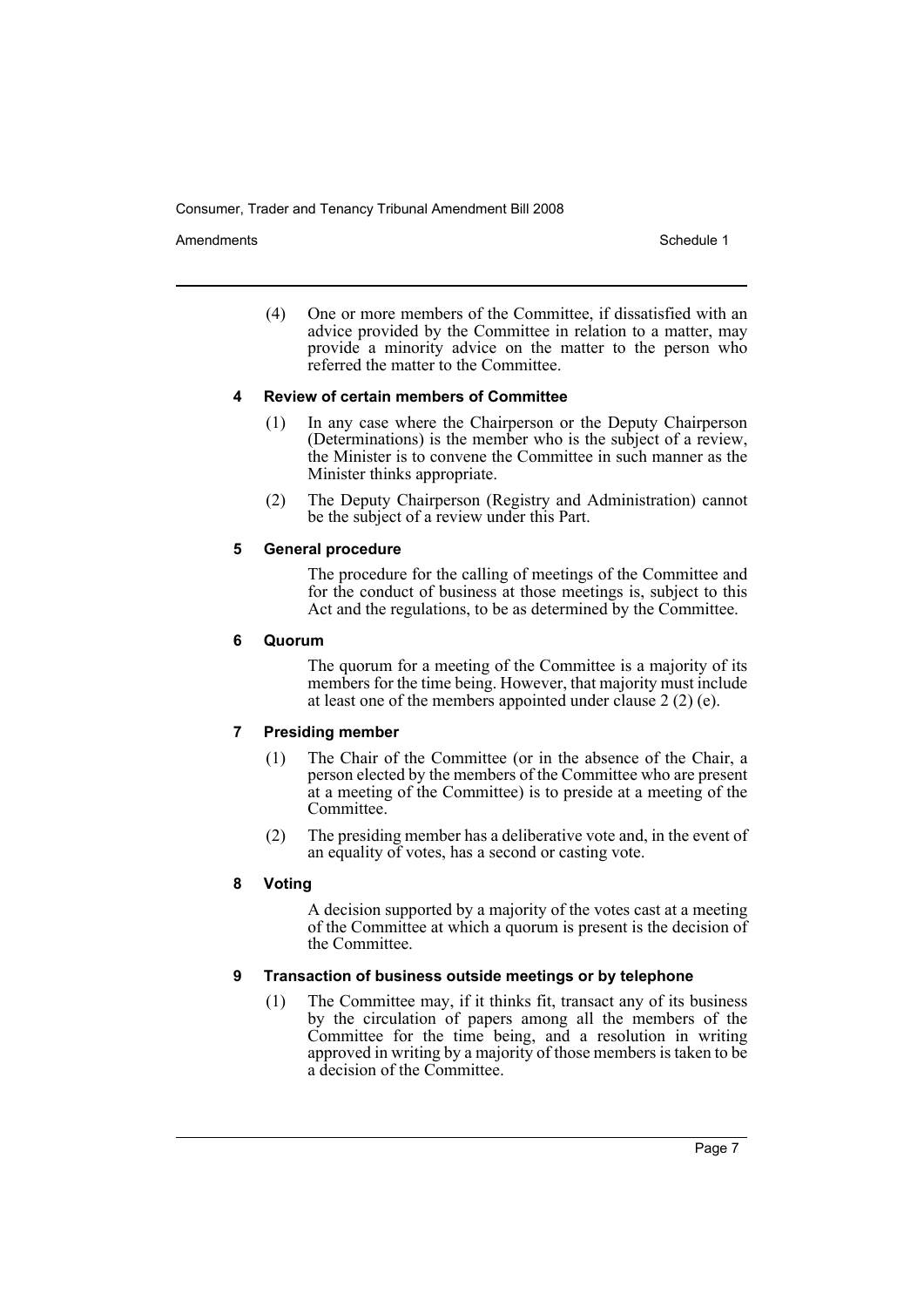Schedule 1 Amendments

- (2) The Committee may, if it thinks fit, transact any of its business at a meeting at which members (or some members) participate by telephone, closed-circuit television or other means, but only if any member who speaks on a matter before the meeting can be heard by the other members.
- (3) For the purposes of:
	- (a) the approval of a resolution under subclause (1), or
	- (b) a meeting held in accordance with subclause (2),

the Chair of the Committee and each member have the same voting rights as they have at an ordinary meeting of the Committee.

- (4) A resolution approved under subclause (1) is, subject to the regulations, to be recorded in the minutes of the meetings of the Committee.
- (5) Papers may be circulated among the members for the purposes of subclause (1) by facsimile or other transmission of the information in the papers concerned.

### **10 Meetings**

The Committee is to meet at least 3 times in each year and is to meet at such other times as the Chair of the Committee thinks fit.

## **11 Minutes**

A copy of the minutes for each meeting of the Committee is to be provided to the Minister as soon as reasonably practicable after the meeting.

### **12 Annual report**

The annual report of the Tribunal under section 84 is to include a statement describing the functions and activities of the Committee.

### **[23] Schedule 6 Savings, transitional and other provisions**

Omit clause 1 (1). Insert instead:

(1) The regulations may contain provisions of a savings or transitional nature consequent on the enactment of the following Acts:

this Act

*Consumer, Trader and Tenancy Tribunal Amendment Act 2008*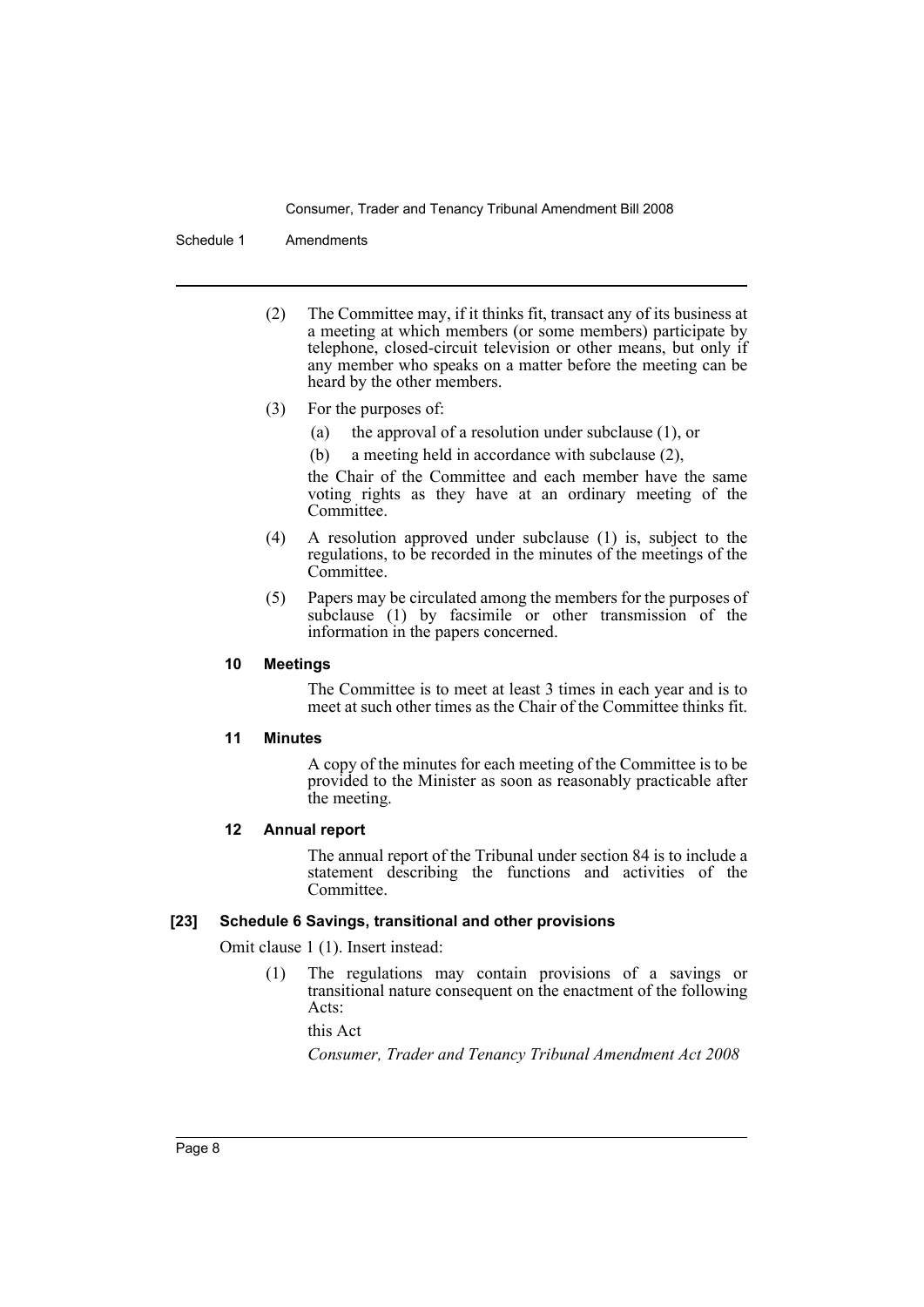Amendments **Amendments** Schedule 1

# **[24] Schedule 6, clause 1 (2)**

Omit "to this Act". Insert instead "to the Act concerned".

### **[25] Schedule 6, Part 3**

Insert after Part 2:

# **Part 3 Provisions consequent on enactment of Consumer, Trader and Tenancy Tribunal Amendment Act 2008**

### **10 Definition**

In this Part:

*amending Act* means the *Consumer, Trader and Tenancy Tribunal Amendment Act 2008*.

### **11 Enforcement of orders**

Section 43, as amended by the amending Act, extends to an order made before that amendment and to any recommencement of proceedings in relation to that order.

# **12 Reasons for decisions**

Section 49, as amended by the amending Act, extends to a notice given under that section before the amendment.

# **13 Rehearings by Tribunal**

Section 68 (13) (a), as amended by the amending Act, does not apply to an application made before the amendment, and that paragraph continues to apply to any such application as if the amendment had not been made.

# **14 Social Housing Division**

Schedule 1, as amended by the amending Act, does not apply in respect of a matter for which an application has been made to the Tribunal under section 24 before those amendments, and that Schedule continues to apply in respect of any such matter as if those amendments had not been made.

# **15 Remuneration of members**

Clause 4 of Schedule 2, as amended by the amending Act, applies only in respect of remuneration for work performed after those amendments.